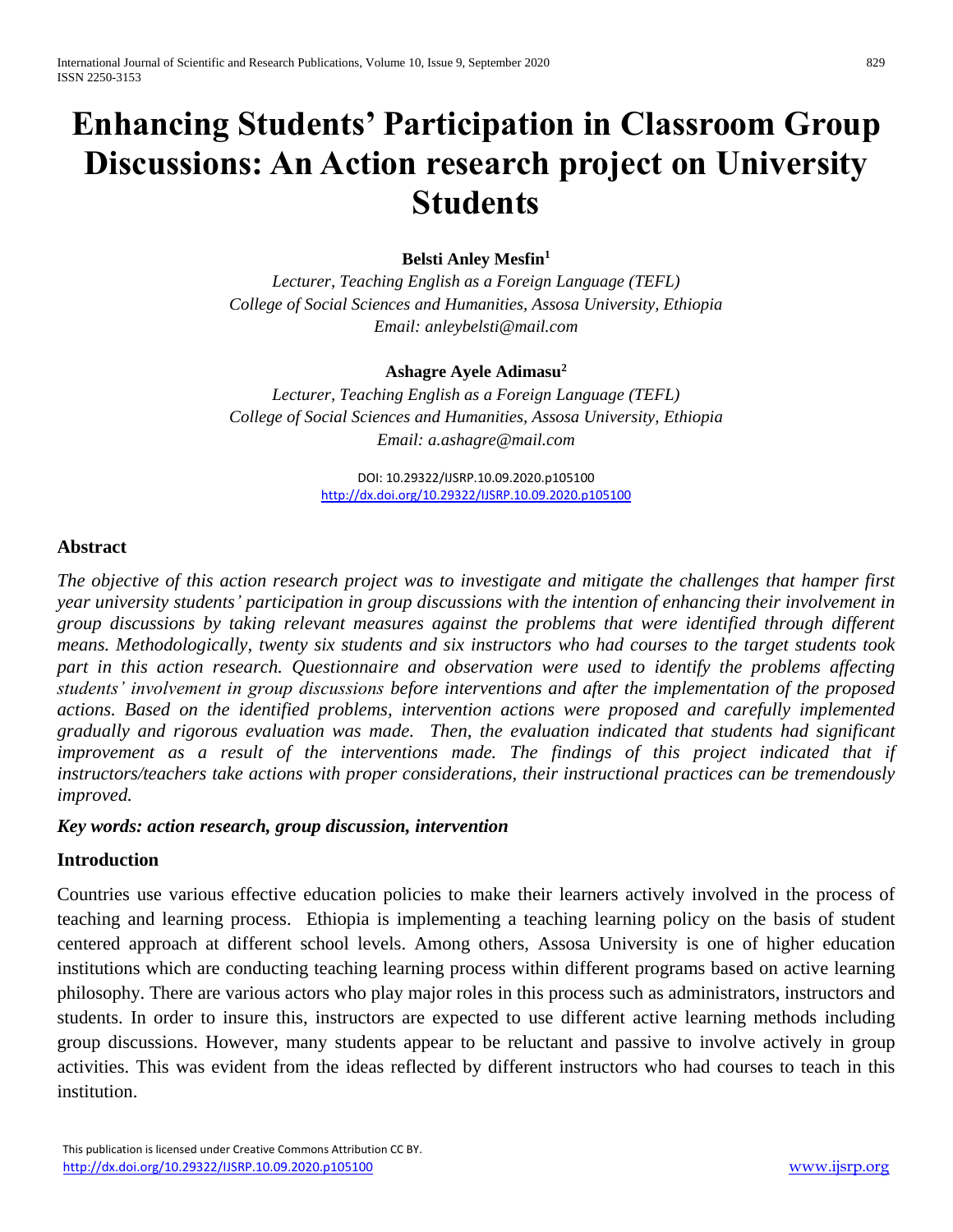Student's participation is a key element for effective group learning to happen in the classroom. For this reason, students were given various group discussion activities to be completed in cooperative manners. Nonetheless, greater parts of the group work that are provided by the course curricula were mostly dominated either only by some students or majority of the group members were silent. That situation created a question that call to answer for why do majority of the learners don't take part in group discussions.

In the contexts of university teaching, the notion of action research emphasizes the application of instructor's' intelligence and specific remedies to alleviate immediate and specific problems which the instructor faces in his/her day to day teaching activities. Accordingly, this action research project was initiated and attempted to search for the causes for passive involvements of first year students in the department of English Language and Literature in group activities. Conversely, this project endeavored to identify and apply actions that can improve and enhance students' participation in group discussions. This action research specifically attempted to answer the following research questions:

- 1. What are the causes for the target students' less participation in group works?
- 2. What possible actions can be taken to improve students' involvement in group discussions?

The major objective of this action research project was to improve students' participation in group discussion. Specifically the project attempted:

- $\checkmark$  To find out the major causes for less participation of students in group discussions.
- $\checkmark$  To explore and apply essential measures which improve students' participation in group discussions.

This action research project would provide important inputs to enhance the teaching learning process. Therefore, students would become active participants and the instructors would improve their use of active learning methods which would ultimately enhance students' engagement in the teaching learning process.

# **2. Literature Review**

There has been a great deal written educational studies about the importance of student participation in the classroom and what teachers do to foster greater participation specifically in group discussions. Accordingly, this brief literature review would focus on the importance of group discussion, facilitating group discussions, assigning roles for students in group discussions, and factors that affect students' participation in group discussions.

# **2.1. Nature and Importance of Group Discussion**

Like other methodologies group discussions have both limitation and strengths. Several problems can be encountered when using group discussions in the classroom such as difficulty to get students participation, being more time consuming, requirement of more forethought than lectures, being not well suited to covering significant amount of contents, and existence of less instructor control.

Despite this nature, discussions approaches are well suited to a variety of course goals including the following. First, discussions provide the instructor with feedback about student learning. Second, discussions are suitable for higher-order cognitive objectives: application, analysis, synthesis, evaluation (Blooms 1978, cited in William and Philip, 1986). Third it is suitable to affective objectives: to develop interest and values, and to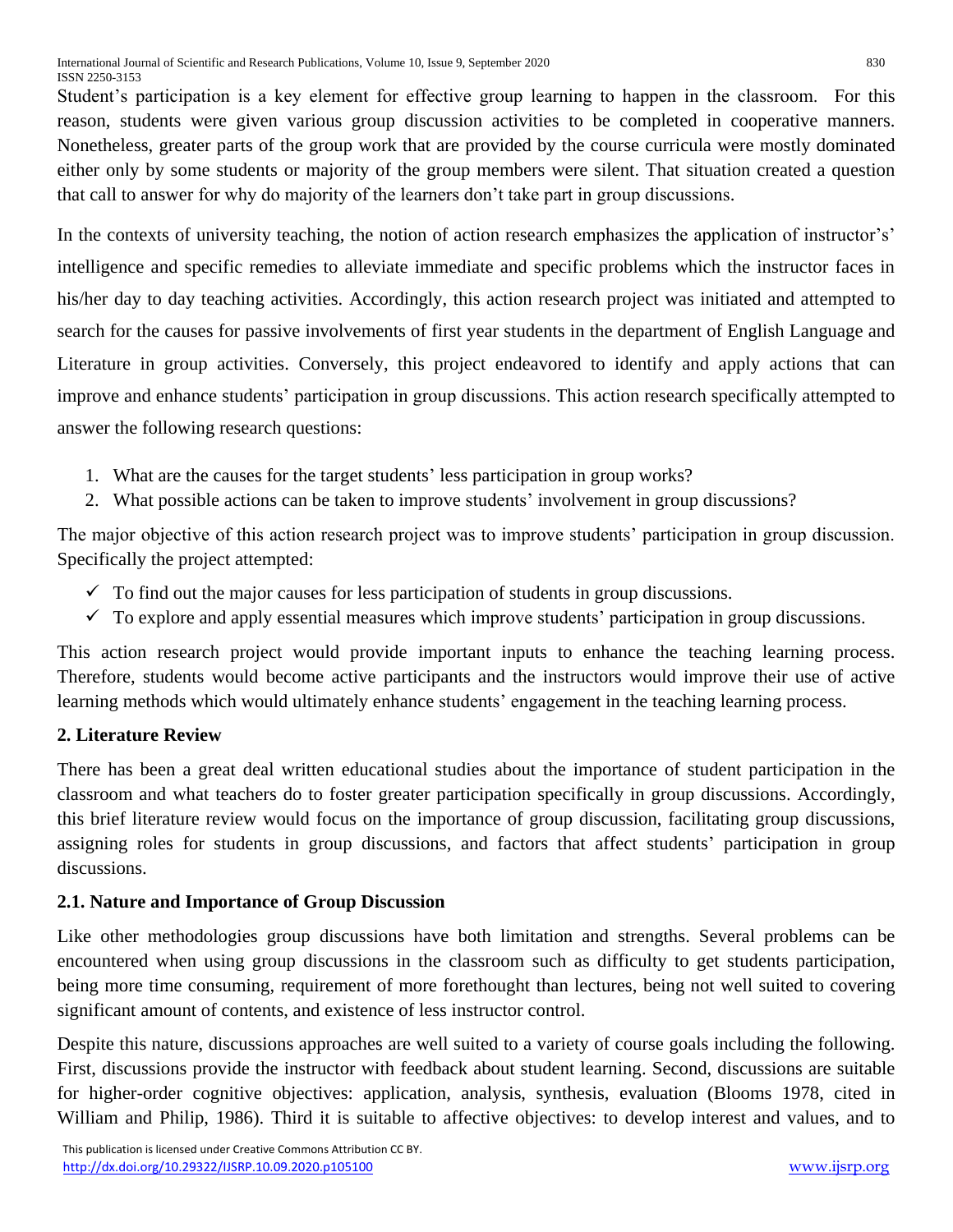change attitudes. Fourth it makes students become active participants. These things ultimately boost their motivation and make learning more interesting.

# **2.2. Facilitating Group Discussions**

One of the basic components of effective group discussion is related to facilitating the students and the task in various aspects such as preparing for discussion, starting the discussion, encouraging students' participation and guiding the discussion. Here are some strategies that help to prepare for and lead an effective discussion which is adapted from (Kustra & Potter, 2008).

# **2.2.1. Preparing for a discussion**

At preparation stage facilitating group discussions incorporates consideration of the different issues. The first thing is to plan how to conduct the discussion. Next, is to help students prepare for the discussion. In addition to these, clearly communicating how much time you have for questions or discussion and what you are looking for from this time are also important parts of preparation for discussion. Similarly, asking students to state their name before they begin speaking and keeping background noise to a minimum among the aspects of facilitating group discussions before starting the actual group activities. (Ibid)

# **2.2.2. Formulating ground rules**

Ground rules are a set of guidelines describing behaviors that may improve a group's process. Usually the facilitator presents these basic agreements as a proposal at the start of the group's first meeting. Once they are accepted, it is the job of the facilitator to see that the group respects these norms. The next are ground rules by (Beatrice, *2013*)

- Everyone participates
- Speak only for yourself
- No interrupting
- Seek a solution
- Begin and end on time
- Have an agenda and stick to it
- One speaker at a time
- Listen with respect
- No personal attacks or blaming
- Confidentially (when appropriate)
- Alternate men and women speakers

# **2.2.3. Starting a discussion**

Facilitating group discussion, while starting group discussions, also requires instructors to accomplish different tasks. The issues considered at this stage include:

- $\checkmark$  Refer to questions or issues you distributed.
- $\checkmark$  Make a list of key points.
- $\checkmark$  Use a partner activity.
- $\checkmark$  Pose an opening question and give students a few minutes to record an answer.
- $\checkmark$  Divide students into small groups to discuss a specific question or issue.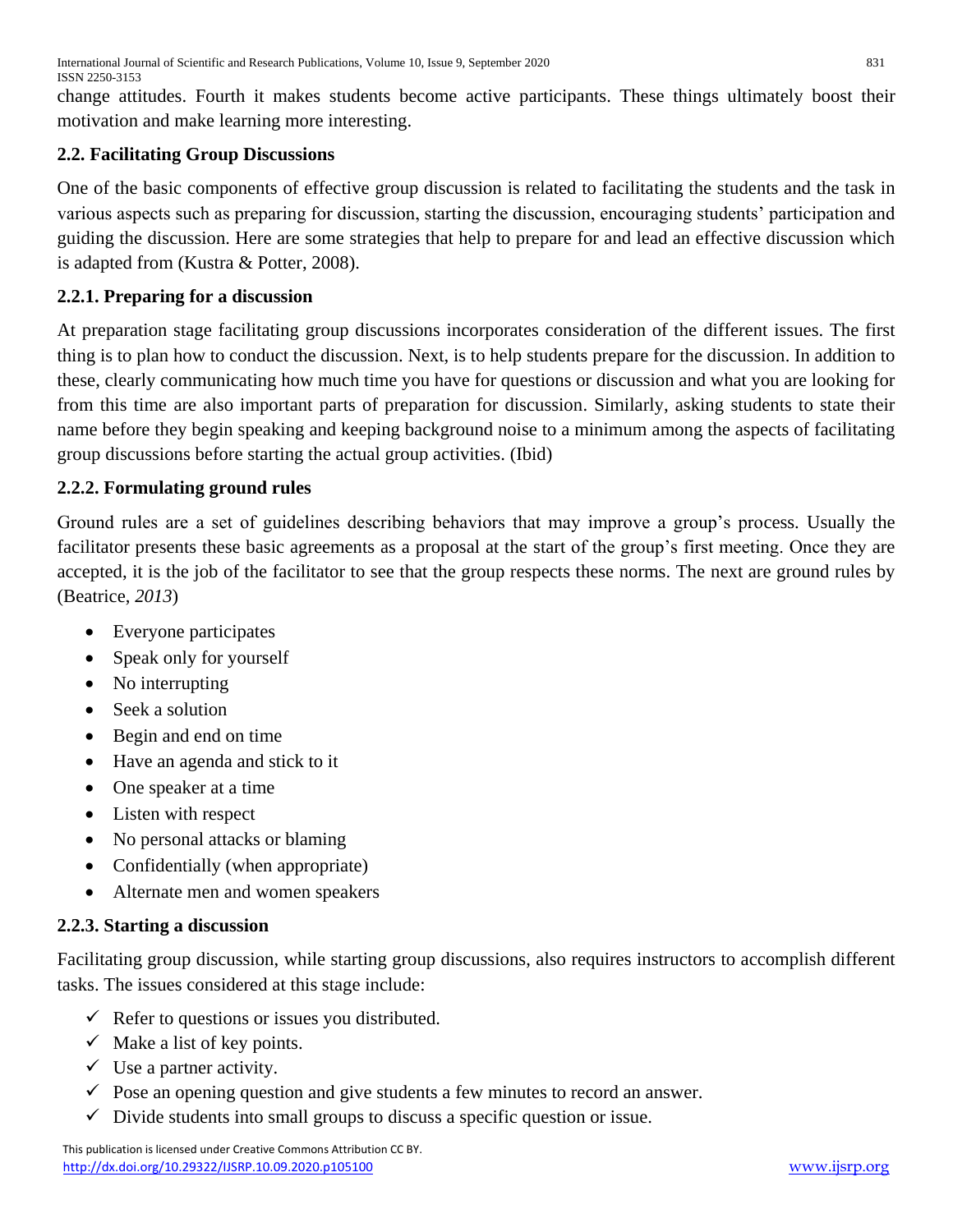$\checkmark$  Pose a controversial issue and organize an informal debate. (Kustra & Potter, 2008).

## **2.2.4. Encouraging student participation**

To encourage student participation, creation of an inclusive discussion environment is vital. Group members will be more likely to contribute to a discussion if they feel they are in a safe, comfortable environment. The strategies for achieving this are use of an icebreaker activity and to ask students to introduce themselves and interests and backgrounds, to learn all of your students' names, and to arrange the seating in the room, if possible, into a semicircle so that the group members can see each other.

The other issues that encourage student participation are allowing students to ask questions or share ideas in class, giving students low-stakes opportunities to think and discuss content – this is a "tolerance for error" approach, facilitating smaller discussions among students before you ask students to share with the entire class and facilitate smaller activities before discussion and questions start, so that students have time and space to compose their ideas. (ibid)

Moreover, scholars advise to have students take turns writing down questions and answers on whiteboards or on large flipchart paper and then to post the notes around the classroom for future reference. Besides, positively reinforcing student contributions, limiting your own involvement and maintaining appropriate silence in the classroom are also important aspects. Additionally, having a balanced student's voice during the discussion is also vital for maintaining active student interest and involvement.

#### **2.2.5. Guiding the discussion**

The other aspect of facilitating group discussions is concerned with what to do when guiding the discussion. Tasks of the facilitator at this stage include: keeping the discussion focused, repeating the key point of all comments or questions for the rest of the class, taking notes, and being alert for signs that the discussion is deteriorating. Besides, preventing the discussion from deteriorating into a heated argument, bringing closure to the discussion and recalling that not all students are comfortable with extended direct eye contact are also issues that should be addressed when guiding the discussion. (Kustra & Potter, 2008)

#### **2.2.6. Evaluating the discussion**

The last task of facilitating group discussions deals with assessment of how effective the discussion was and how much did students understood the objectives of the discussion. Some of the tasks include asking students to write a one-minute paper, asking students to respond to specific questions about the discussion, and conducting your own informal evaluation of the discussion. (ibid)

In general, the aforementioned tasks are done before, during and after discussions to facilitate group discussions. Therefore, facilitators should consider which activities are effective, which students are in good progress and which ones are behind, and take the necessary measures by reading the given discussion context. The overall effects of these tasks will ultimately aid facilitation of group discussions.

#### **2.3. Roles Students to Play in Group Discussions**

Roles in groups are traditionally divided into task and maintenance roles. Task roles help the group make progress and move towards achieving goals; and maintenance roles help the group build or sustain a sense of community and cohesion (*[www.turning-the-tide.org](http://www.turning-the-tide.org/)*). Everyone in the group plays one role or more either consciously, though more often unconsciously. The challenge for facilitators is to recognize and manage all the roles and fill the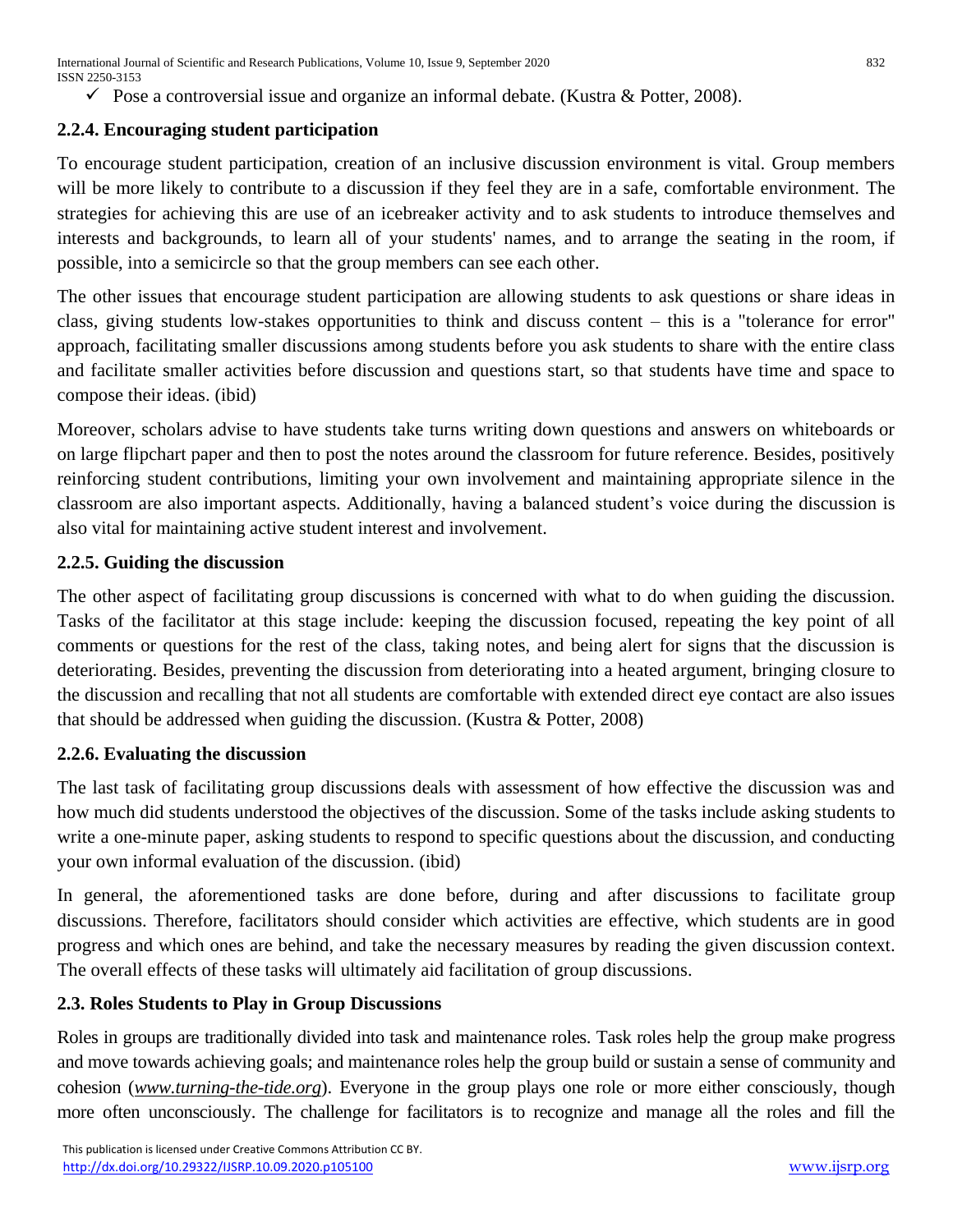appropriate one when necessary. The next tables illustrate the roles, purposes and techniques in both task and maintenance roles which are adopted from *[www.turning-the-tide.org.](http://www.turning-the-tide.org/)*

| <b>Roles</b>           | <b>Purpose</b>                                                                         | <b>Technique</b>                                                                                                           |
|------------------------|----------------------------------------------------------------------------------------|----------------------------------------------------------------------------------------------------------------------------|
| <i>Initiator</i>       | Gives direction and purpose to the<br>group                                            | Proposing, goals; defining problems;<br>suggesting<br>procedures                                                           |
| Information<br>seeker  | Makes group aware of need for<br>information                                           | Requesting relevant facts; asking for clarification                                                                        |
| Information-<br>giver  | information<br>Provides<br>group<br>relevant to its work                               | Offering<br>relevant<br>facts,<br>avoiding<br>reliance on opinions when information is needed                              |
| Opinion-giver          | Provides basis for group decision                                                      | Stating feelings, beliefs and evaluating a suggestion                                                                      |
| Clarifier              | Eliminates confusion about the<br>current task                                         | Defining,<br>interpreting;<br>identifying<br>issues<br>$\&$<br>alternatives                                                |
| Elaborators            | Reduces ambiguity, synthesizes<br>information                                          | Giving examples, developing plans and explaining                                                                           |
| Harmonizer             | Adjusts or harmonizes<br>issues,<br>ideas, proposals that may conflict                 | Suggesting ways that different issues can be handled,<br>new ways forward                                                  |
| Process-<br>organizers | Establishes an order to the meeting                                                    | Suggesting agenda items, procedures, where to go next                                                                      |
| <i>summarizer</i>      | Shows how ideas<br>are related;<br>draws ideas together                                | Pulling together related issues, showing contradictions,<br>restating suggestions                                          |
| Philosopher/crit<br>ic | Shows that a certain issue is not<br>unique; inserts views from similar<br>experiences | Drawing general reports from<br>specific<br>ones;<br>critically<br>examining assumptions<br>$\&$ ideas<br>(not<br>people!) |

*Table 1. Task Roles - help the group makes progress and move towards achieving goals*

| Role               | Purpose                                 | Techniques                                               |
|--------------------|-----------------------------------------|----------------------------------------------------------|
| Encourager         | opinions<br>Brings out others'<br>$\&$  | Being friendly, responsive $\&$ accepting others' inputs |
|                    | gives others credit                     |                                                          |
| Feelings-expresser | Calls group attention to reactions      | Expressing own feelings and restating others' feelings   |
|                    | to ideas and suggestions made           |                                                          |
| Tension-reliever   | Reduces tension; allows group to        | Joking,<br>clowning;<br>breaks<br>suggesting<br>or       |
|                    | express its feelings                    | exercises/games                                          |
| Mediator/          | <b>Maintains</b><br>cohesion;<br>group  | Offering or accepting compromises; admitting error;      |
| Harmonizer         | reconciles disagreements                | supporting reconciliation of differences                 |
| Facilitator        | <b>Maintains</b><br>discussion;<br>open | Drawing out silent members; suggesting procedures        |

 This publication is licensed under Creative Commons Attribution CC BY. <http://dx.doi.org/10.29322/IJSRP.10.09.2020.p105100> [www.ijsrp.org](http://ijsrp.org/)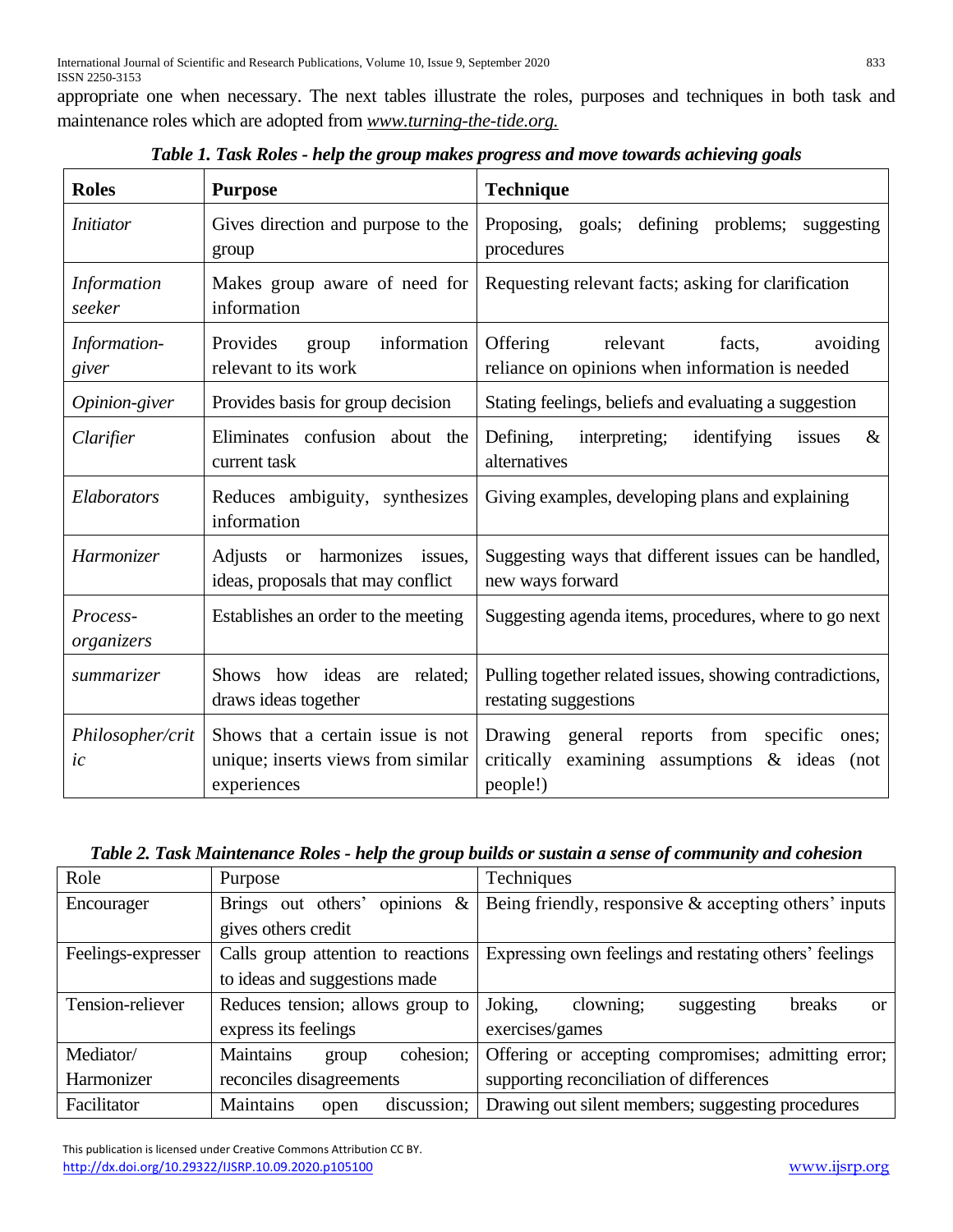|                  | keeps idea flowing                   |                                                       |
|------------------|--------------------------------------|-------------------------------------------------------|
| Standards-setter | Makes group aware of direction       | Expressing the group concern; suggesting tasks;       |
|                  | and progress                         | stating standards and goals for the group to achieve  |
| Interpreter      | Explains what someone has said;      | Paraphrasing or summarizing speakers' contributions   |
|                  | helps others to understand each      |                                                       |
|                  | other                                |                                                       |
| Follower         | Provides stimulating $\&$ interested | Accepting ideas of others; going along with the group |
|                  | participants                         |                                                       |
| Agreement-Tester | Finds out how close the group is     | Noting progress; stating areas, making proposals for  |
|                  | to agreement                         | group reaction; asking if agreement is likely         |
| Evaluator        | Keeps group in line with goals       | Measuring accomplishments against goals               |
| Time-keeper      | Keeps the group on track in terms    | Noting the time and suggesting what next              |
|                  | of agreed schedule                   |                                                       |

Among the vital skills for a facilitator is to learn and constantly sharpen the ability to identify and fill functions as needed, or point them out to the group. It is also healthy to rotate particular roles so that the students can have a broader understanding of how all the parts fit together to make a whole. Generally, dividing up these roles can add a great element of cohesion to the group.

# **2.4. Factors that Affect Students' Participation in Group Discussions**

Various factors may affect students' participation in group discussions which may be related to different causes. Various potential problems may be stated in relation to students. To mention few, the participant who talks too much, the member who will not talk and the discussion that turns into an argument are some of them. In addition, unclear or hesitant comments, the discussion that goes off track, the student who attacks the facilitator and other students are also the other factors that affect group discussion. [www.cirtl.net/diversity/resources/](http://www.cirtl.net/Diversity/Resources/)

In good discussions, conflicts, ambiguities, arguments and so on will sometimes arise. If such conflicts are left ambiguous, they may cause continuing trouble. Therefore, the facilitator could minimize effects of these problems using various ways to handle these situations including confrontation, active listening, locating, reframing and deferring.

Generally, maintaining discussions often means dealing as smoothly as possible with the problems that arise. Hence, the facilitator can take a strong position as moderator, preventing participants from interrupting each other or speaking simultaneously. These could be tackled by setting ground rules for discussion, such as asking participants to focus conflict on ideas rather than people and to resist being judgmental.

# **3. Methodology of the Study**

This action research was conducted on students of first year English Language and Literature Assosa University. The rationale behind selecting the department was the researcher's perceived and practical problems in his teaching experiences at the university and in the above stated program.

# **3.1. Sample Population and Sampling Techniques**

The subjects of the study were fifty two students from first year Agribusiness and Value-Chain Management Program and six instructors who gave different courses those students. Twenty six students were selected as a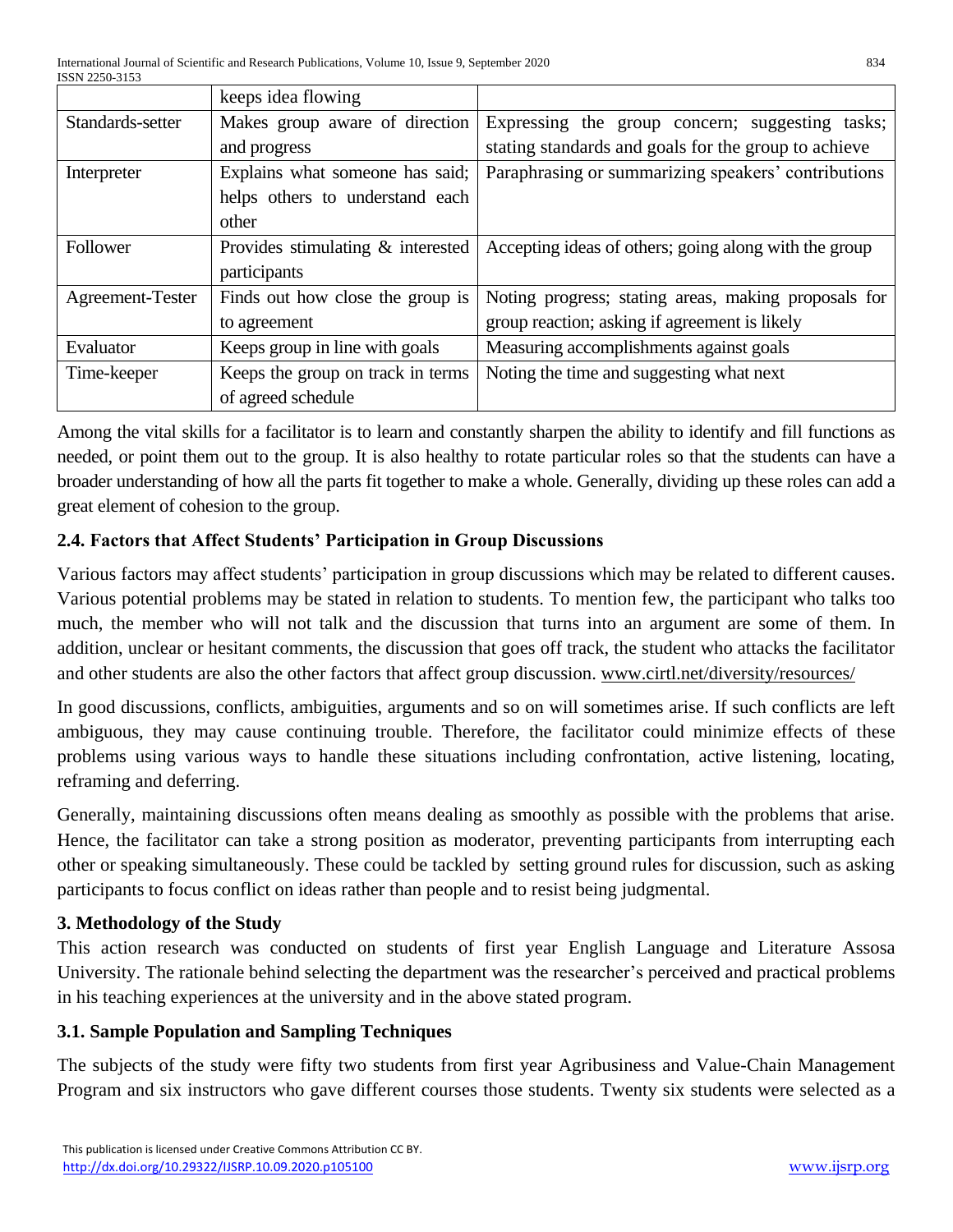sample using random sampling technique, and six instructors were selected using purposive sampling technique.

# **3.2. Data Collection Instruments**

Due to its convenience to collect data needed for the project, observation and questionnaires were employed as primary data collection instrument to collect data in this action research project. Accordingly, both open-ended and close-ended questionnaires items were prepared and administered on students and instructors to get insights into what factors affect students' participation in group discussions. Besides, observation checklist was prepared and used to observe and analyze the students and teachers activities during group discussions in the actual classroom sessions.

# **3.3. Techniques of Data Analysis**

Both qualitative and quantitative methods were employed to analyze the data collected through open-ended and close-ended questionnaire. The data emerged from the questionnaire was organized and tabulated. Then, meaning resulting from the analyses was interpreted using percentages. Finally, similar patterns and themes were categorized from both questionnaires and the core findings drawn from the two questionnaire items were narrated qualitatively.

# **3.4. Initial Findings**

Various questions with the target of identifying factors affecting students' participation in group discussions were provided to both students and instructors using open-ended and close-ended questionnaires. Accordingly, the findings emerging from both questionnaires are discussed in the succeeding parts.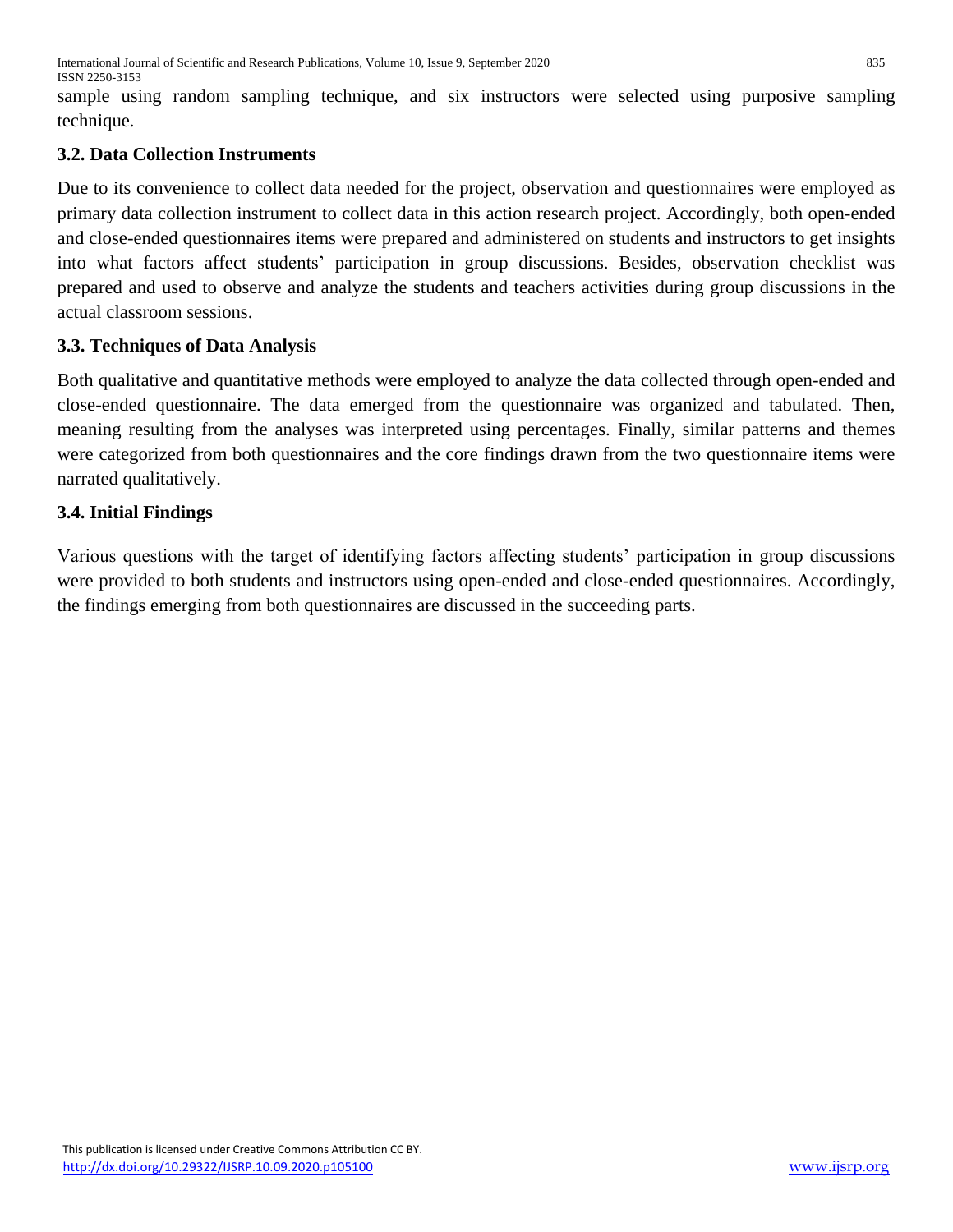#### **Table 3. Results from close-Ended student Questionnaire**

| N <sub>o</sub> | Items                                                                                                                                   |                            |                |          | Responses, frequencies and percentages    |                |                |                     |                |                          |                                             |                |                |
|----------------|-----------------------------------------------------------------------------------------------------------------------------------------|----------------------------|----------------|----------|-------------------------------------------|----------------|----------------|---------------------|----------------|--------------------------|---------------------------------------------|----------------|----------------|
|                |                                                                                                                                         | Response                   | Frequency      | $\%$     | Response                                  | Frequency      | $\%$           | Response            | Frequency      | $\%$                     | Response                                    | Frequency      | $\%$           |
|                | Do your instructors give you group<br>activities?                                                                                       | Yes                        | 24             | 92       | N <sub>o</sub>                            | $\overline{2}$ | 8              |                     |                |                          |                                             |                |                |
| $\overline{2}$ | How often do your teachers give you<br>group discussions?                                                                               | often                      | 5              | 19       | sometimes                                 | 17             | 65             | Rarely              | $\overline{4}$ | 15                       | Never                                       | $\overline{0}$ | $\overline{0}$ |
| 3              | What do your teachers often do when<br>give<br>works<br>for<br>you group<br>they<br>discussion? (more than one option is<br>applicable) | Giving<br>instructi<br>ons | 6              | 23       | Checking<br>$\&$<br>evaluating<br>answers | 9              | 35             | Receiving<br>answer | $\overline{7}$ | 27                       | Clarifyi<br>$\&$<br>ng<br>giving<br>support | $\overline{4}$ | 15             |
| 4              | How often do your teachers encourage<br>involve<br>in<br>to<br>you<br>group<br>works/discussions?                                       | often                      | $\overline{3}$ | 12       | sometimes                                 | 10             | 38             | Rarely              | 13             | 50                       | Never                                       | $\overline{0}$ | $\Omega$       |
| 5              | Do your teachers assign roles to you (e.g.<br>chairperson, secretary, time keeper)<br>while you discuss in groups?                      | Yes                        | 5              | 19       | N <sub>o</sub>                            | 21             | 81             |                     |                | $\overline{\phantom{a}}$ |                                             |                |                |
| 6              | How often do your teachers assign roles<br>to you group discussions?                                                                    | Often                      | $\Omega$       | $\theta$ | sometimes                                 | $\theta$       | $\overline{0}$ | rarely              | 5              | 19                       | Never                                       | $\overline{2}$ | 81             |
| $\tau$         | How often do your teachers give you<br>enough time during group discussions?                                                            | Often                      | $\overline{4}$ | 15       | sometimes                                 | 12             | 46             | rarely              | 10             | 38                       | Never                                       | $\overline{0}$ | $\overline{0}$ |
| 8              | What do you think about learning $\&$<br>sharing knowledge in group discussions?                                                        | very<br>importa<br>nt      | 6              | 23       | Important                                 | 9              | 35             | Less<br>important   | 8              | 31                       | Unimpo<br>rtant                             | 3              | 12             |
| 9              | How do you feel about participating in<br>group works/discussions?                                                                      | very<br>importa<br>nt      | 5              | 19       | Important                                 | $\overline{4}$ | 15             | Less<br>important   | 11             | 42                       | Unimpo<br>rtant                             | 6              | 23             |

This publication is licensed under Creative Commons Attribution CC BY.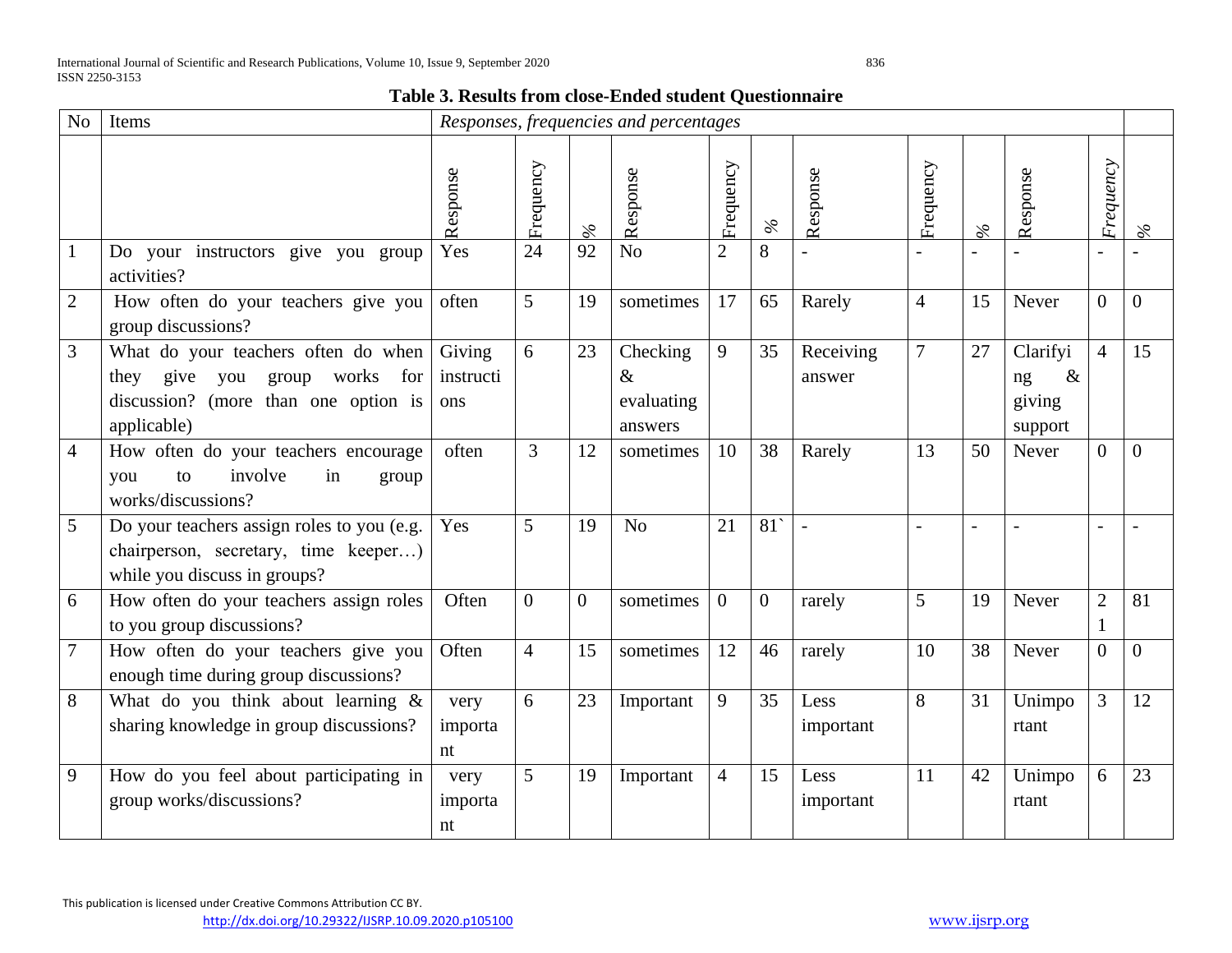International Journal of Scientific and Research Publications, Volume 10, Issue 9, September 2020 837 ISSN 2250-3153

| 10 | What do you often do when you are        | participa | 12 | Listening | 15 | 58 | Doing other $ 4$ |    | 15 | don't    |        |    |
|----|------------------------------------------|-----------|----|-----------|----|----|------------------|----|----|----------|--------|----|
|    | given group works in the classroom?      | ting      |    | to others |    |    | things           |    |    | do       |        |    |
|    |                                          | actively  |    |           |    |    |                  |    |    | anything |        |    |
|    | many students do often involve<br>How    | all       |    | Many      | 4  |    | some             | 16 | 62 | very few | 6      | 23 |
|    | when you discuss in groups?              |           |    |           |    |    |                  |    |    |          |        |    |
|    | How often do you actively participate in | often     | 19 | Sometime  | 9  | 35 | Rarely           | 10 | 38 | never    | ↑<br>∠ |    |
|    | discussions/works<br>the<br>in<br>group  |           |    |           |    |    |                  |    |    |          |        |    |
|    | classroom?                               |           |    |           |    |    |                  |    |    |          |        |    |

# *Table 4. Results from close-Ended Instructor Questionnaire*

| N <sub>0</sub>  | <b>Items</b>                              | Responses, frequencies and percentages |                  |                |               |                |              |              |                |      |          |                                                         |      |
|-----------------|-------------------------------------------|----------------------------------------|------------------|----------------|---------------|----------------|--------------|--------------|----------------|------|----------|---------------------------------------------------------|------|
|                 |                                           | ≃                                      | Frequency        | $\%$           | Φ<br>Response | Frequency      | $\%$         | esponse<br>≃ | quency<br>E    | $\%$ | Response | $\mathcal{L}$<br>$\boldsymbol{\mathit{en}}$<br>equ<br>È | $\%$ |
|                 | Do you give you group activities in the   | Yes                                    | 6                | 10             | no            | $\overline{0}$ | $\Omega$     |              |                |      |          |                                                         |      |
|                 | classroom?                                |                                        |                  | $\overline{0}$ |               |                |              |              |                |      |          |                                                         |      |
| $\overline{2}$  | How often do you give group discussions?  | often                                  | $\overline{2}$   | 33             | sometimes     | $\mathfrak{Z}$ | 50           | rarely       |                | 17   | never    | $\overline{0}$                                          |      |
| 3               | How do you rate students' involvement in  | Very active                            | $\boldsymbol{0}$ | $\overline{0}$ | active        | $\overline{0}$ | $\theta$     | to<br>some   | $\overline{2}$ | 33   | passive  | $\overline{4}$                                          | 6    |
|                 | group discussions?                        |                                        |                  |                |               |                |              | extent       |                |      |          |                                                         |      |
|                 |                                           |                                        |                  |                |               |                |              | active       |                |      |          |                                                         |      |
| 4               | How many students do often involve when   | all                                    | $\overline{0}$   | $\mathbf{0}$   | many          | $\overline{0}$ | $\mathbf{0}$ | some         | 5              | 83   | very few |                                                         |      |
|                 | they discuss in groups?                   |                                        |                  |                |               |                |              |              |                |      |          |                                                         |      |
| $5\overline{)}$ | How often do you assign roles to students | Often                                  | $\theta$         | $\Omega$       |               |                | 17           | rarely       | 3              | 50   | never    | $\overline{2}$                                          | 3    |
|                 | (e.g. chairperson, secretary) when they   |                                        |                  |                | sometimes     |                |              |              |                |      |          |                                                         |      |
|                 | discuss in groups?                        |                                        |                  |                |               |                |              |              |                |      |          |                                                         |      |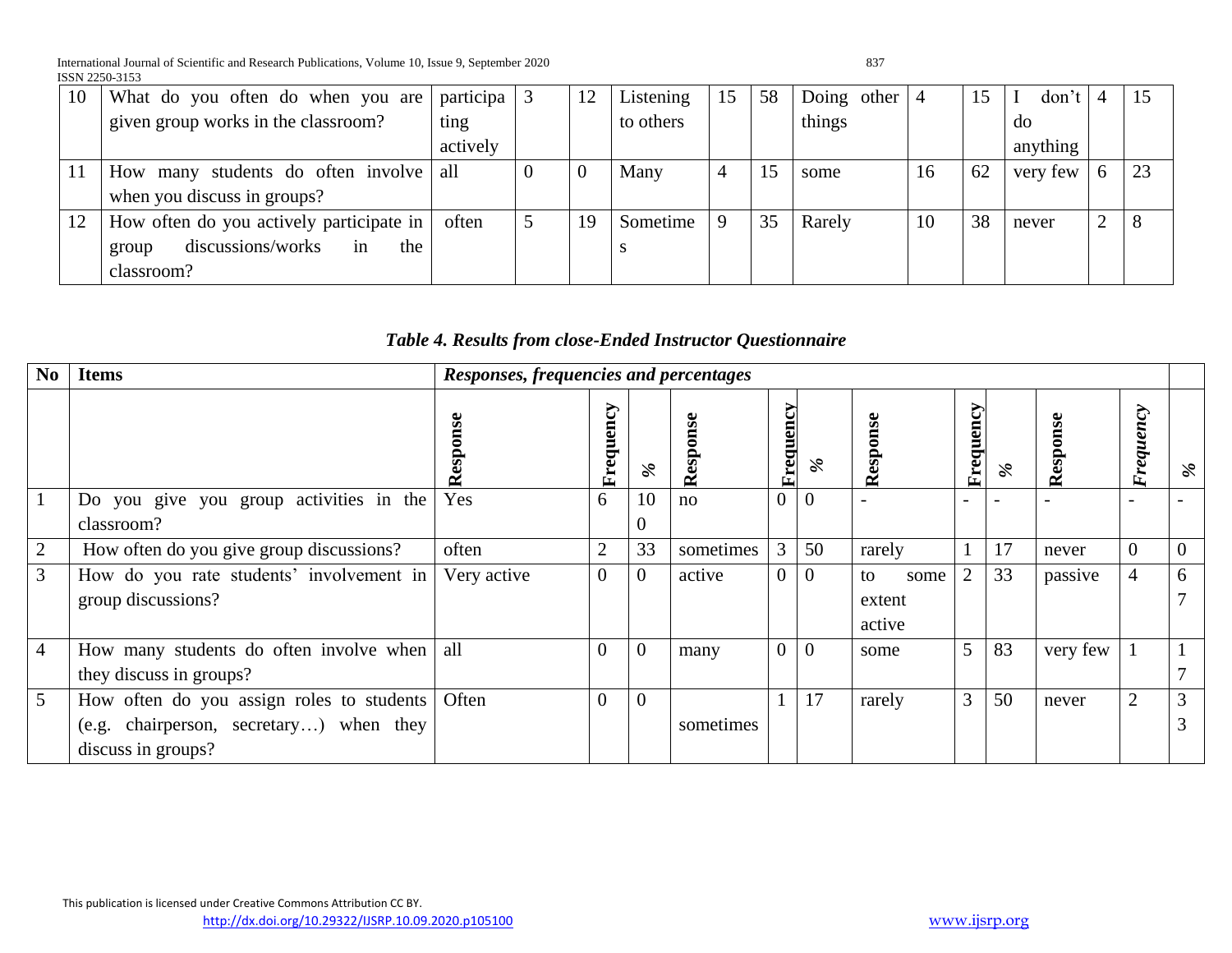International Journal of Scientific and Research Publications, Volume 10, Issue 9, September 2020 838 ISSN 2250-3153

| 6 | What do you often do with students when you | let them discuss $\vert 3 \vert$ | 50       | check<br>$\&$ |    | <i>i</i> hear what | 2 | 33 | others   | $\overline{0}$ |
|---|---------------------------------------------|----------------------------------|----------|---------------|----|--------------------|---|----|----------|----------------|
|   | give them group discussions?                | find<br>&<br>out                 |          | clarify the   |    | they<br>say        |   |    | (please) |                |
|   |                                             | without<br>any                   |          | issue with    |    | give<br>and        |   |    | specify) |                |
|   |                                             | interference                     |          | every         |    | feedback           |   |    |          |                |
|   |                                             |                                  |          | group         |    |                    |   |    |          |                |
| 7 | How often do you give encouragement and     | Often                            | 33       | sometimes     | 50 | rarely             |   |    | never    | $\overline{0}$ |
|   | ample time during group discussions?        |                                  |          |               |    |                    |   |    |          |                |
| 8 | What do majority of students often do when  | participating                    | $\Omega$ | listening     | 83 | other              |   | 17 | nothing  | $\overline{0}$ |
|   | you give group works in the classroom?      | actively                         |          | to others     |    | activities         |   |    |          |                |

*NB: '- - -' Means not concerned*

| $\mathbf{n}\mathbf{o}$ | <b>Items</b>                                               | observation frequency |                 |              |               |              |         |              |
|------------------------|------------------------------------------------------------|-----------------------|-----------------|--------------|---------------|--------------|---------|--------------|
| 1.                     | Does the instructor give group activities?                 | yes                   | $\sqrt{N_0}$    |              |               |              |         |              |
| 2.                     | How often instructor give group discussions?               | often                 | sometime        |              | rarely        | $\checkmark$ |         |              |
| 3.                     | Number of students often involved when they discuss in     | all                   | many            |              | some          |              | few     | $\checkmark$ |
|                        | groups.                                                    |                       |                 |              |               |              |         |              |
| $\overline{4}$ .       | Activities students often do when they are given group     | participatin          | listening<br>to | $\checkmark$ | doing other   |              | nothing |              |
|                        | works.                                                     | g                     | others          |              | things        |              |         |              |
| 5.                     | The extent of students' involvement in group discussions.  | very active           | active          |              | to<br>some    |              | passive | $\checkmark$ |
|                        |                                                            |                       |                 |              | extent active |              |         |              |
| 6.                     | Frequency of teachers' encouragement to make students      | always                | Often           |              | sometimes     | $\checkmark$ | rarely  |              |
|                        | involve in group discussions.                              |                       |                 |              |               |              |         |              |
| 7.                     | Tasks teachers often do with students when they give group | Giving                | asking for $\&$ |              | clarifying/gi |              |         |              |
|                        | discussion.                                                | instructions          | receiving       |              | ving support  |              |         |              |
|                        |                                                            | only                  | answers         |              |               |              |         |              |
| 8                      | assignment of roles to students<br>The extent of teachers' | often                 | sometimes       |              | rarely        |              | never   | $\checkmark$ |
|                        | (e.g. Chairperson, secretary ) in group discussions?       |                       |                 |              |               |              |         |              |

#### *Table 5. Results from Observation before intervention*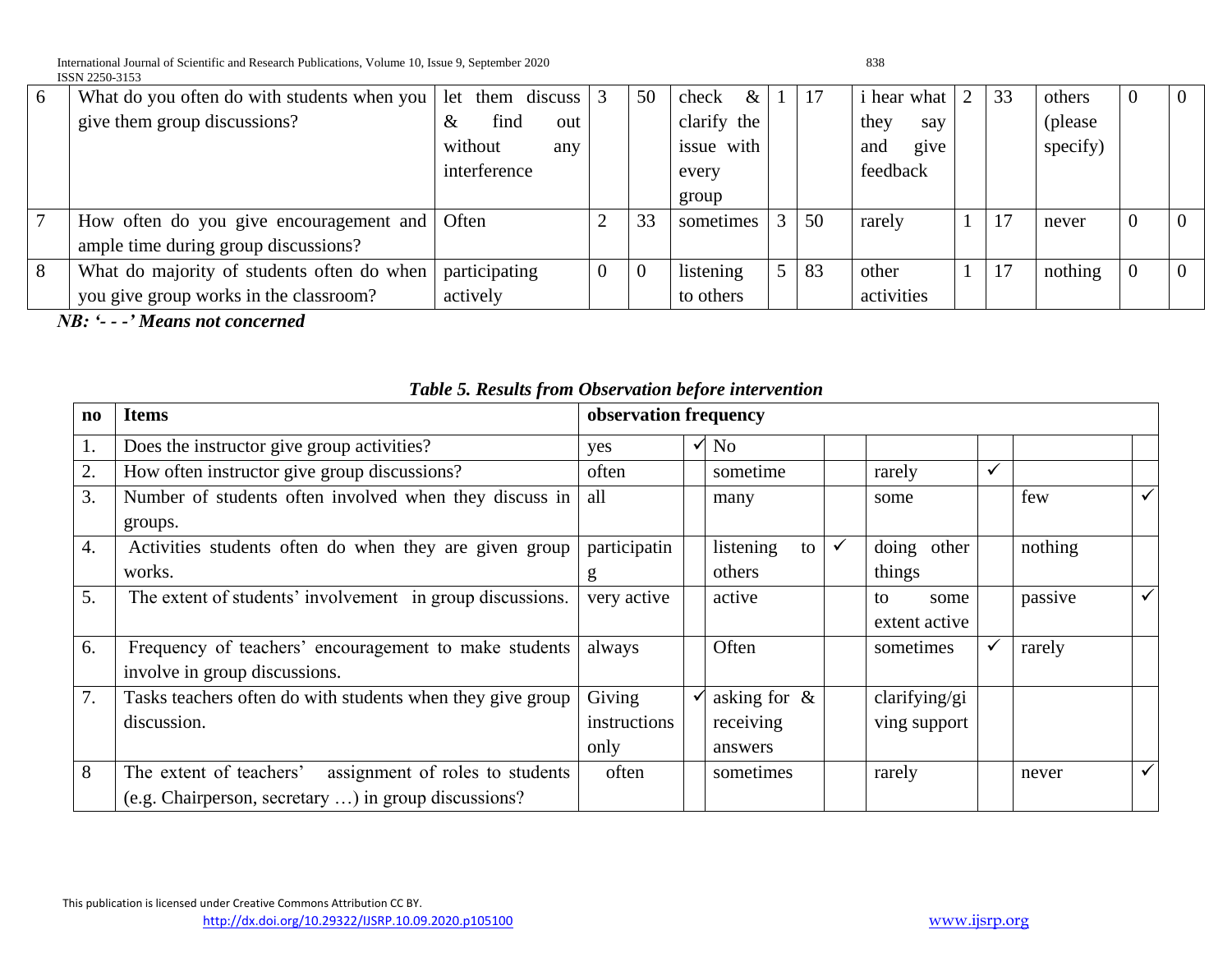#### *3.4.1. Findings from the Close-Ended Questionnaire and observation*

Different questions which aimed at finding out the factors that affect students' involvement in group discussions were provided to both students and instructors in open-ended questionnaires. Accordingly, the findings emerging from the close-ended questionnaires are discussed in the subsequent paragraphs. The first question asked in the close-ended questionnaire was about whether instructors give group discussions to the students. Accordingly, the data from both students and instructors confirmed that instructors provide students with various group activities. However, the frequency in which students are provided with such discussion activities is less. This is to mean that 33% of the sample data shows as the students were passive in group discussion. Besides, 83% of the respondents responded that majority of the students do not take part in group discussions.

Students were also asked to reflect on their feeling about participating in group discussions; and the data obtained from them generally indicated that majority of the students perceive group discussion as vital methodology to learn better. But, when students and instructors respond how often students actually participate in discussions, it was found that their participation is very less. Moreover, many students deal with other personal duties which are unrelated to the given discussion tasks. On the other hand, when exposing about what instructors do with students in group discussions, the data revealed that 33% of the respondents responded as the students do not get enough time, support, and encouragement. Besides, the data revealed that majority of the instructors deal with giving instructions, asking and receiving answers than facilitating and clarifying the activities. The other issue inquired was related to if instructors assign different roles to play when they discuss in groups. The data showed 50% of respondents responded as the majority of the instructors do not assign roles like chairperson, secretary, timekeeper etc. to students.

#### *3.4.2. Findings from Open-Ended Questionnaire*

Both students and instructors were asked to point out what factors affecting students' active participation in group discussions. Accordingly, fear of being mistaken before friends, domination of some students, lack of clarity with discussion issues, lack of encouragement, self-confidence, and experiences on students and sense of dependency were listed as factors. In the meantime concerning what should be done to improve participation in group discussions, both instructors and students have suggested issues related to teachers and students. From teachers' perspectives they suggested giving equal opportunity for all students, encouragement, enhancing students' self confidence in speaking and etc. On the other hand, being active participants, being disciplined, being ready to learn from others, discussing only given topics not unrelated issues, and so on are issues for raised for improvement from students' perspectives.

Generally, it was found that different challenges that are related to both instructors and students were affecting students' involvement in group discussions. Some of the factors related to students include: fear, reluctance, domination of few students, less attention, and dealing with other personal tasks. Meanwhile, lack of encouragement and support, shortage of time, focus on giving instruction and questions, not giving roles to students were some of the factors found affecting students participation. Therefore, based on recommendations from instructors, students, and the literature in the field, the following interventions were proposed and implemented while students were in the actual classroom duty so as to improve students' participation in group discussions.

#### **4. Proposed Actions for Interventions**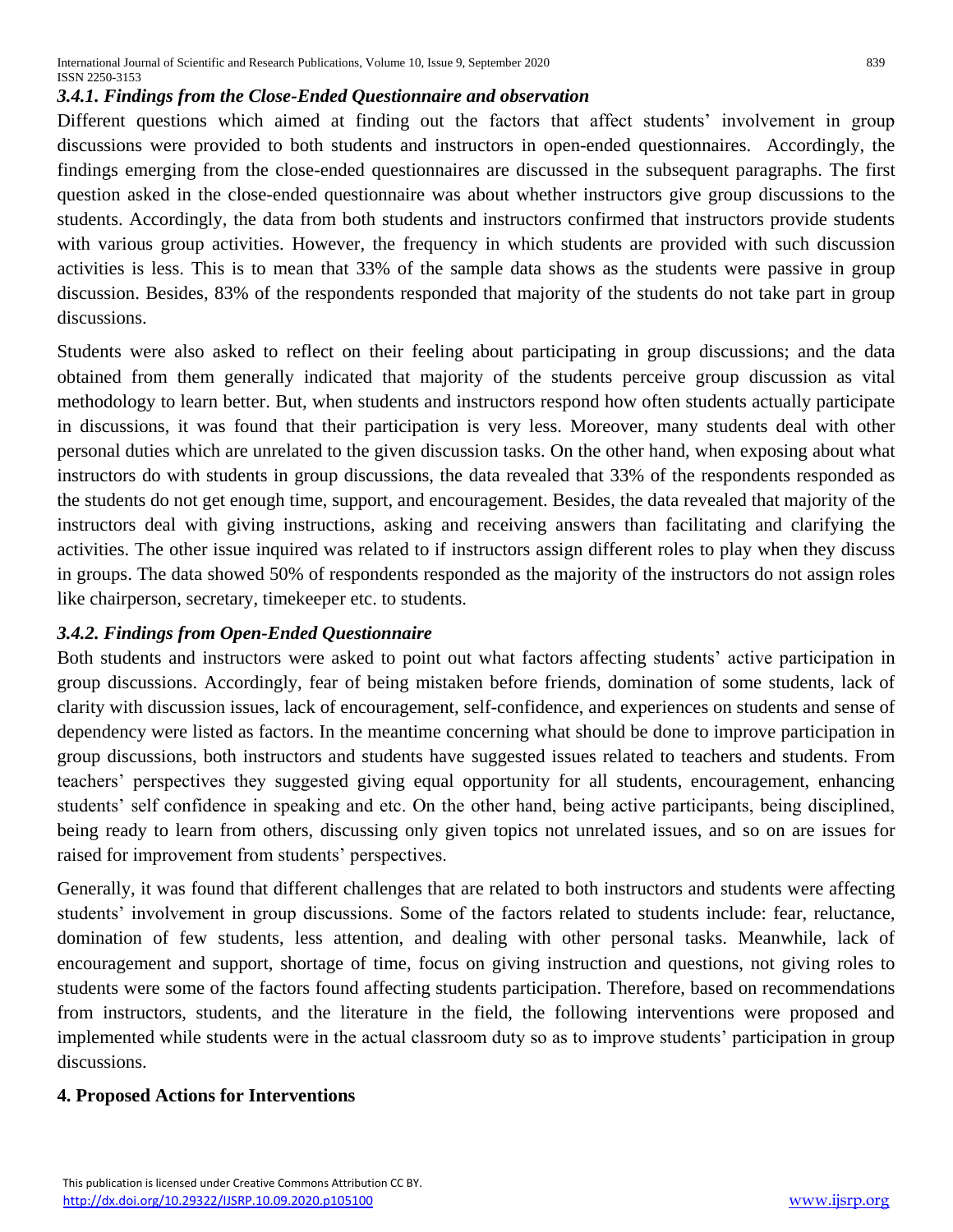The objective of this action research was to improve students' participation in group discussions. For the purpose of improving students' participation in group discussions, the following intervention actions were proposed and implemented while students were conducting the actual teaching and learning practice.

## *4.1. Proposed actions for the problem*

According to the collected data, there were various causes that affect students' participation in group discussion. Based on the objectives of this action research project, some actions were proposed that the researchers wanted to act on the problems. Among other things the followings were the major ones:

- 1. Properly planning the activities of the group discussions ahead
- 2. Creating expectation of participation and clarifying how participation influence grades
- 3. Assigning roles that change on other discussion
- 4. Discussing with instructors on roles and application of group works in the class
- 5. Avoiding fear and increasing students' attention and motivation with successive advice
- 6. Redirecting questions to other students
- 7. Controlling and giving attention to students activities
- 8. Managing the students those who have the character of dominator in group discussion
- 9. Giving feedback and rewarding student contributions
- 10. Managing problematic behavior in group discussion

### **4.2. Implementations of proposed actions**

In order to improve the students' participation in group discussion various actions had been implemented with some instructors those who are giving the course in this semester for the targeted students, that is, Agribusiness and Value chain Managements of first year students. According to some instructors in this department, the major causes for less participation of the students were lack of group discussion experience in lower grades and lack of self-confidence. So, to overcome this problem group discussion method were mostly used by some instructors.

Firstly, the awareness' of the students were raised by discussion of instructors with the students on the significance of active involvements of students in group discussion. This is to mean that the teacher encouraged the students those who are previously passive during group discussion. This is mainly done by managing the students those who have the characters of dominator. Not only this, the strategy of rewarding the students for their contributions and giving feedback is another intervention action taken to enhance students' participation in group discussion.

Generally, all proposed actions listed above had been implemented to improve the student's participation in group discussion. These implementations of action were mostly done with the collaboration of teachers who had courses in the target students and who were members of the action learning set that conducted this action research project.

#### **5. Findings after implementation of proposed actions**

Data has also been gathered after various intervention measures had been taken place. This is mainly done through observation when the students' are participating in group discussion within different sessions. For instance, the extent of students participation was passive before the intervention, where as their involvement was improved and many students became active participants in group discussion. Therefore, the following data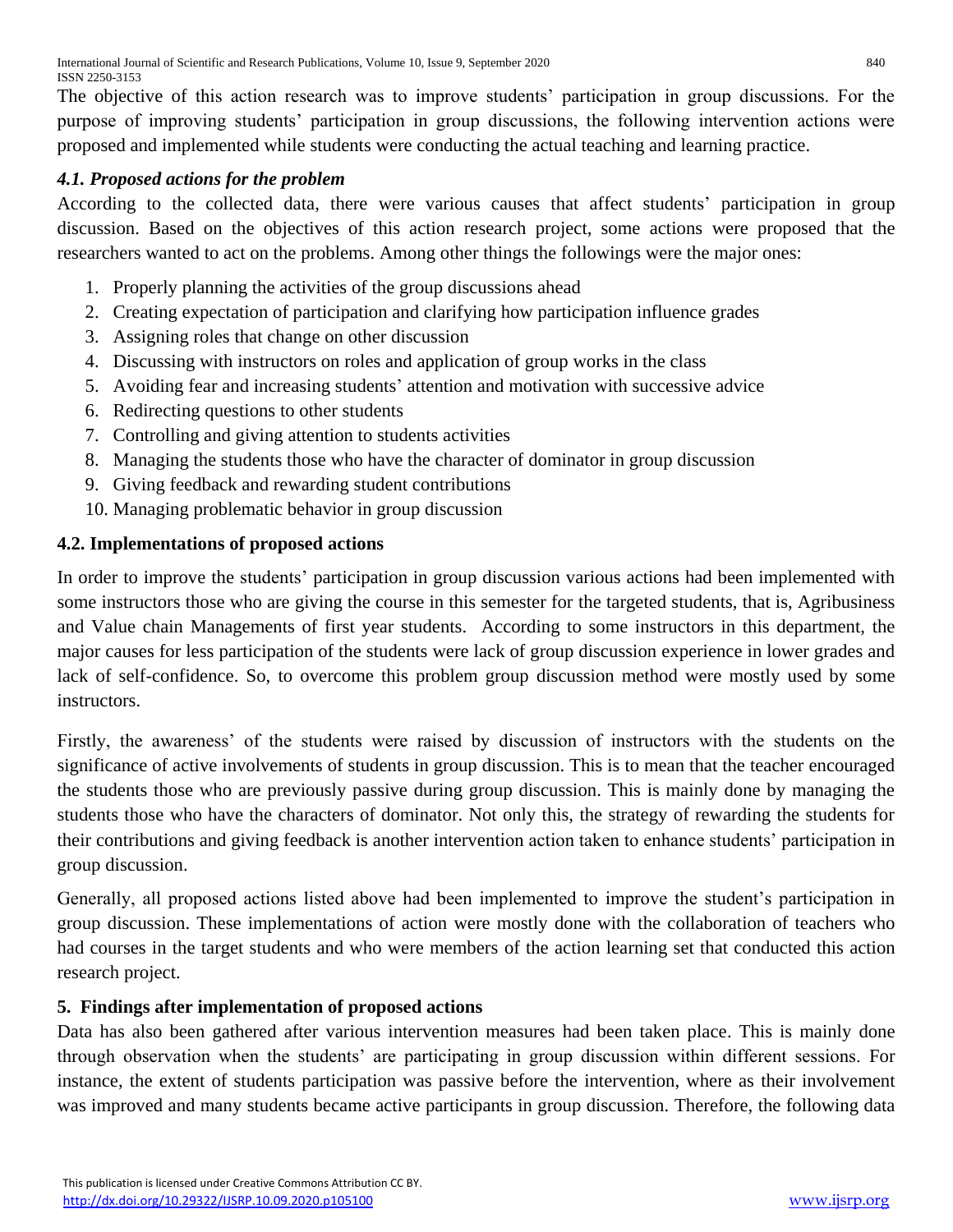from the observation depicted that there were some improvements of students in group discussion after the implementation of proposed actions.

| N <sub>o</sub>   | Items                                   | Observation frequency   |              |                      |              |                 |   |         |  |
|------------------|-----------------------------------------|-------------------------|--------------|----------------------|--------------|-----------------|---|---------|--|
| 1.               | Number of students often involved       | all                     |              | many                 | ✓            | some            |   | few     |  |
|                  | when they discuss in groups.            |                         |              |                      |              |                 |   |         |  |
| 2.               | Activities students often do when       | participat              |              | Listening            | ✓            | Doing other     | ٧ | nothing |  |
|                  | they are given group works.             | ing                     |              | to others            |              | things          |   |         |  |
| 3                | The extent of students' involvement     | very                    |              | active               | ✓            | to<br>some      |   | passive |  |
|                  | in group discussions.                   | extent active<br>active |              |                      |              |                 |   |         |  |
| $\overline{4}$ . | <sub>of</sub><br>teachers'<br>Frequency | always                  |              | often                | $\checkmark$ | sometimes       |   | rarely  |  |
|                  | encouragement to make students          |                         |              |                      |              |                 |   |         |  |
|                  | involve in group discussions.           |                         |              |                      |              |                 |   |         |  |
| 5.               | Tasks teachers often do<br>with         | giving                  |              | Asking for           |              | clarifying $\&$ |   |         |  |
|                  | students when they give group           | instructio              |              | <i>&amp;receivin</i> |              | giving          |   |         |  |
|                  | discussion.                             | ns                      |              | g answers            |              | support         |   |         |  |
| 6                | The extent of teachers' assignment      | often                   | $\checkmark$ | sometimes            |              | rarely          |   | never   |  |
|                  | of roles to students (e.g. chairperson, |                         |              |                      |              |                 |   |         |  |
|                  | secretary ) in group discussions?       |                         |              |                      |              |                 |   |         |  |

*Table 6. Results from Observation after intervention*

# **6. Evaluation of the action/intervention**

As a result of the implemented actions, students were observed participating relatively more enthusiastically in the different group discussion activities than the previous ones. Accordingly, more activities that were suitable for group learning and that promote cooperative learning were given to students. The students were learning and sharing their knowledge and feelings freely in which they developed their speaking and self-expression skills. This was mainly evident in the data gathered after the intervention had been made and indicated in the following tables. Since the purpose of the research was to bring improvement on the students' participation in group discussions, the desired changes were gradual and many changes were observed with the actions taken in one cycle. In general, the process ultimately made the teaching learning process lively and both the students and instructors became beneficiaries of the actions taken.

|                | Twore it comparative and pool of ooder ranger found outer and a professional reserve to |                            |                           |  |  |  |  |  |  |
|----------------|-----------------------------------------------------------------------------------------|----------------------------|---------------------------|--|--|--|--|--|--|
| N <sub>0</sub> | <b>Issues observed</b>                                                                  | <b>Before intervention</b> | <b>After intervention</b> |  |  |  |  |  |  |
|                | students<br>Involvements<br>of<br>group<br>1n                                           | Some                       | Many                      |  |  |  |  |  |  |
|                | discussion.                                                                             |                            |                           |  |  |  |  |  |  |
| $\overline{2}$ | The extent of students participation                                                    | Passive                    | fairly active             |  |  |  |  |  |  |
| 3              | Activities made by student during group                                                 | Listening to others and    | Mainly participating      |  |  |  |  |  |  |
|                | discussion                                                                              | doing other things         | on the given topics       |  |  |  |  |  |  |
| $\overline{4}$ | The extent to which the instructors assign                                              | Rarely                     | Sometimes                 |  |  |  |  |  |  |
|                | roles for student                                                                       |                            |                           |  |  |  |  |  |  |
| 5              | Encouragements and support given for the                                                | Rarely                     | Always                    |  |  |  |  |  |  |
|                | students.                                                                               |                            |                           |  |  |  |  |  |  |

*Table 7. Comparative analysis of observation results before and after intervention*